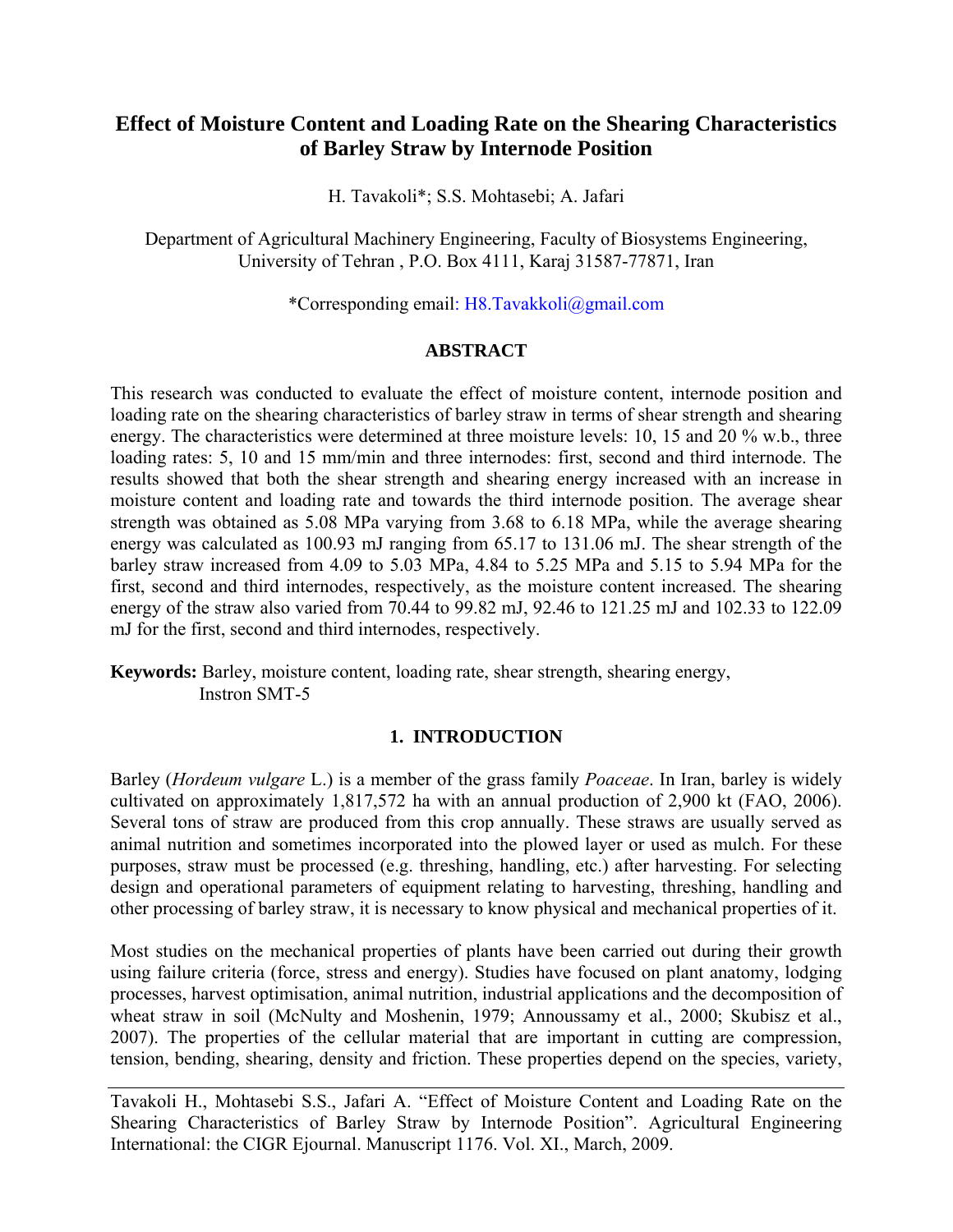stalk diameter, maturity, moisture content and cellular structure (Bright and Kleis, 1964; Persson, 1987). These physical properties are also different depending on the heights of the plant stalk and loading rates.

Several works have been conducted to determine the mechanical properties of plants. Dernedde (1970) used a shear box method to measure shear strength of different varieties of tested forage materials singly. In two series of experiments, he found ranges of 25–88 MPa and 59–128 MPa, with maximum at moisture contents of 20 % w.b. and 35 % w.b. for the two sets of data. The shape of the curves relating shear strength to moisture content were analogous to those found by Liljdall et al. (1961) who investigated the specific energy required to cut beds of forage. Kushwaha et al. (1983) reported mean values of shear strength of wheat straw in the range of 8.6- 13.0 GPa with some dependence on moisture content. Other researchers have measured the specific energy required to shear materials. Shinners et al. (1987) found that longitudinal shearing of alfalfa stems required less than 10 % of the energy to shear alfalfa transversely. McRandal and McNulty (1980) conducted shearing experiments on field grasses and found that the mean shearing stress was 16 MPa and the mean shearing energy was 12.0 mJ.mm-2. Prasad and Gupta (1975) found that the cross-sectional area and moisture content of the crop had a significant effect on the cutting energy and the maximum cutting force. Similar results were also reported by Choi and Erbach (1986). Sakharov et al. (1984) reported that the required force to cut stretched (bent) stalks was 50 % less than that for straight stalks.

Similar works have been conducted in recent years such as: Chen et al. (2004) on hemp stem, İnce et al. (2005) on sunflower stalk and Nazari Galedar et al. (2008) on alfalfa stems. It seems that there is not any published work relating to the mechanical properties of barley straw. Therefore, the objective of this study was to investigate the effect of moisture content, internode position and loading rate on the shearing characteristics of barley straw including shear strength and shearing energy.

### **2. MATERIALS AND METHODS**

The barley stem (cv. 'Nosrat') used for the present study is one of the prevalent cultivars of barley in Iran and was obtained from agronomy farm of the Seed and Seedling Research Institute, Karaj, Iran. The stems were collected at harvest and their internodes were separated out according to their position down from the ear (fig. 1) (Annoussamy et al., 2000). Leaf blades and sheaths were removed prior to any treatment or measurement. To determine the average moisture content of the barley stems, the specimens were weighed and oven-dried at 103 °C for 24 h (ASAE, 2006) and then reweighed. To attain desired moisture levels, samples were rewetted by adding a precalculated mass of water using the following relationship (Shaw and Tabil, 2006):

$$
m_{w} = \frac{m_{i}(M_{wf} - M_{wi})}{1 - M_{wf}}
$$
(1)

Where  $m_w$  is mass of water added to sample (g),  $m_i$  is initial mass of sample (g),  $M_{wf}$  is final desired moisture content of sample (% w.b.) and  $M_{wi}$  is initial moisture content of sample (% w.b.).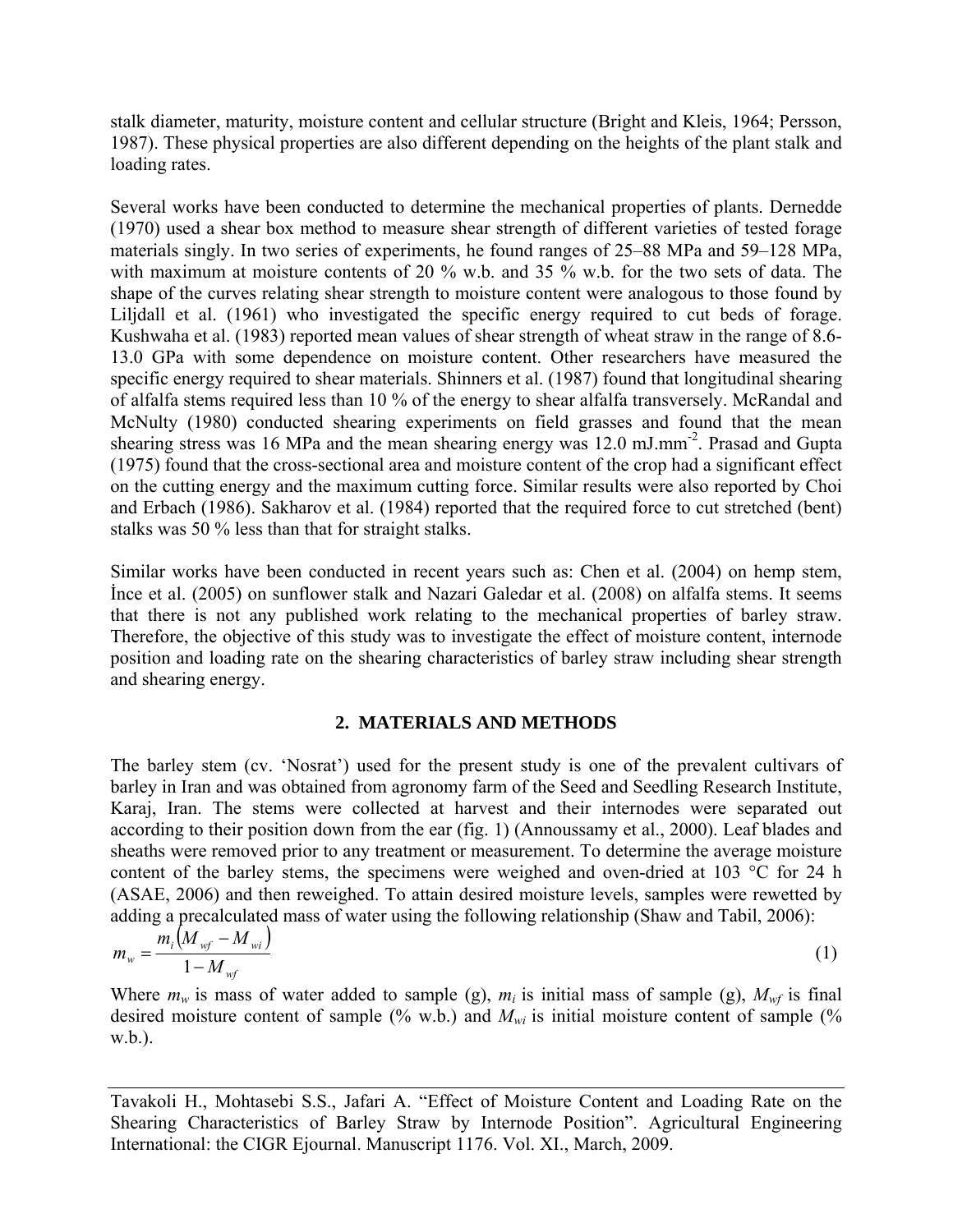The rewetted samples were then transferred to separate plastic bags and the bags sealed tightly. The samples were kept at 5°C in a refrigerator for a week to enable the moisture to be distributed uniformly throughout the samples. After that, the specimens were taken out of the refrigerator and allowed to warm up to room temperature for about 2 h. The specimens were then reweighed to specify amounts of water absorbed by them. By calculating the amount of water absorbed and using the equation (1), moisture content of the straw specimens was attained. The experiments were conducted at moisture levels of 10 %, 15 % and 20 % w.b. Three internodes of barley stem, namely, first, second and third internodes were studied in this research (fig. 1). The fourth and other stem internodes from the ear were not investigated because these internodes are usually left on the field. The experiments were performed at loading rates of 5, 10 and 15 mm/min.

## **2.1. Experimental Procedure**

The shearing characteristics of barley straw were assessed using a shearing test similar to those described by O'Dogherty et al. (1995), İnce et al. (2005) and Nazari Galedar et al. (2008) (fig. 2). The measurements were made using a proprietary tension/compression testing machine (Instron Universal Testing Machine SMT-5, SANTAM Co., Iran).



Figure 1. Diagram of straw identifying internodes.

The shear strength was measured in double shear using a shear box (fig. 2) consisting essentially of two fixed parallel hardened steel plates 6 mm apart, between which a third plate can slide freely in a close sliding fit. A series of holes with diameter ranging from 1.5 to 5 mm were drilled through the plates to accommodate internodes of different diameter. Shear force was applied to the straw specimens by mounting the shear box in the tension/compression testing machine. The applied force was measured by a strain-gauge load cell and a force-time record obtained up to the specimen failure. The shear failure stress (or ultimate shear strength),  $\tau_s$ , of the specimen was calculated from: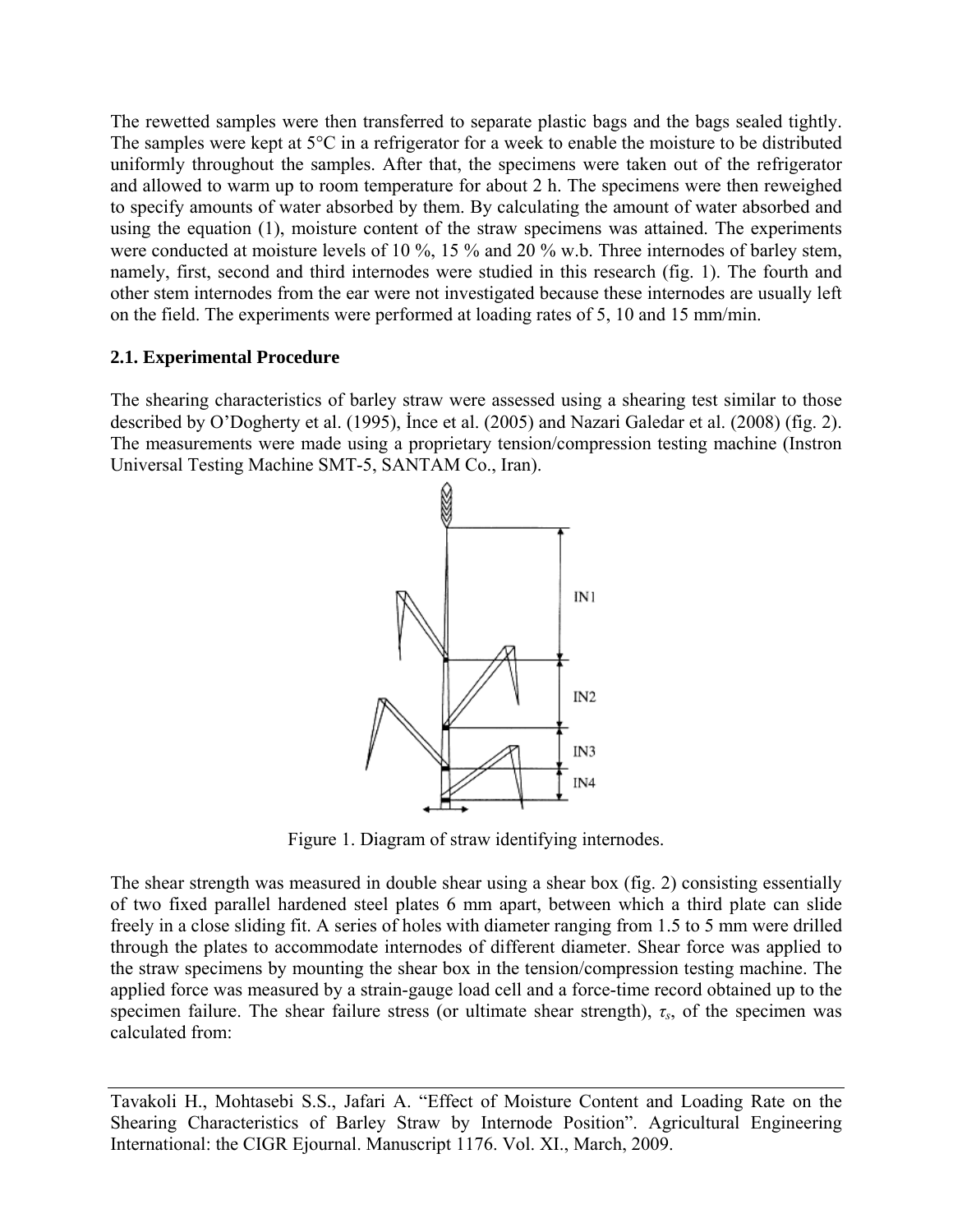$$
\tau_s = \frac{F_s}{2A} \tag{2}
$$

Where  $\tau_s$  is the shear strength (MPa),  $F_s$  is the shear force at failure (N) and *A* is the wall area of the specimen at the failure cross-section  $\text{(mm}^2)$ .

The shearing energy was calculated by integrating the curves of shear force and displacement (Chattopadhyay and Pandey, 1999; Chen et al., 2004; Nazari Galedar et al., 2008) using a standard computer program (version 5, SMT Machine Linker, SANTAM Co., Iran). An example of the shear force versus displacement curves is shown in figure 3. The curves were used to evaluate: a) the shear strength, obtained by using the maximum recorded force; b) the shearing energy, given by the area under the curves.

#### **2.2. Experimental Design and Statistical Analysis**

This study was planned as a completely randomized block design. The experiments were conducted with five replications in each treatment. Experimental data were analysed using analysis of variances (ANOVA) and the means were separated at 5 % and 1 % probability levels applying Duncan's multiple range test in SPSS (version 15, SPSS Inc., USA) software.



Figure 2. Apparatus for the measurement of shearing characteristics of straw internodes.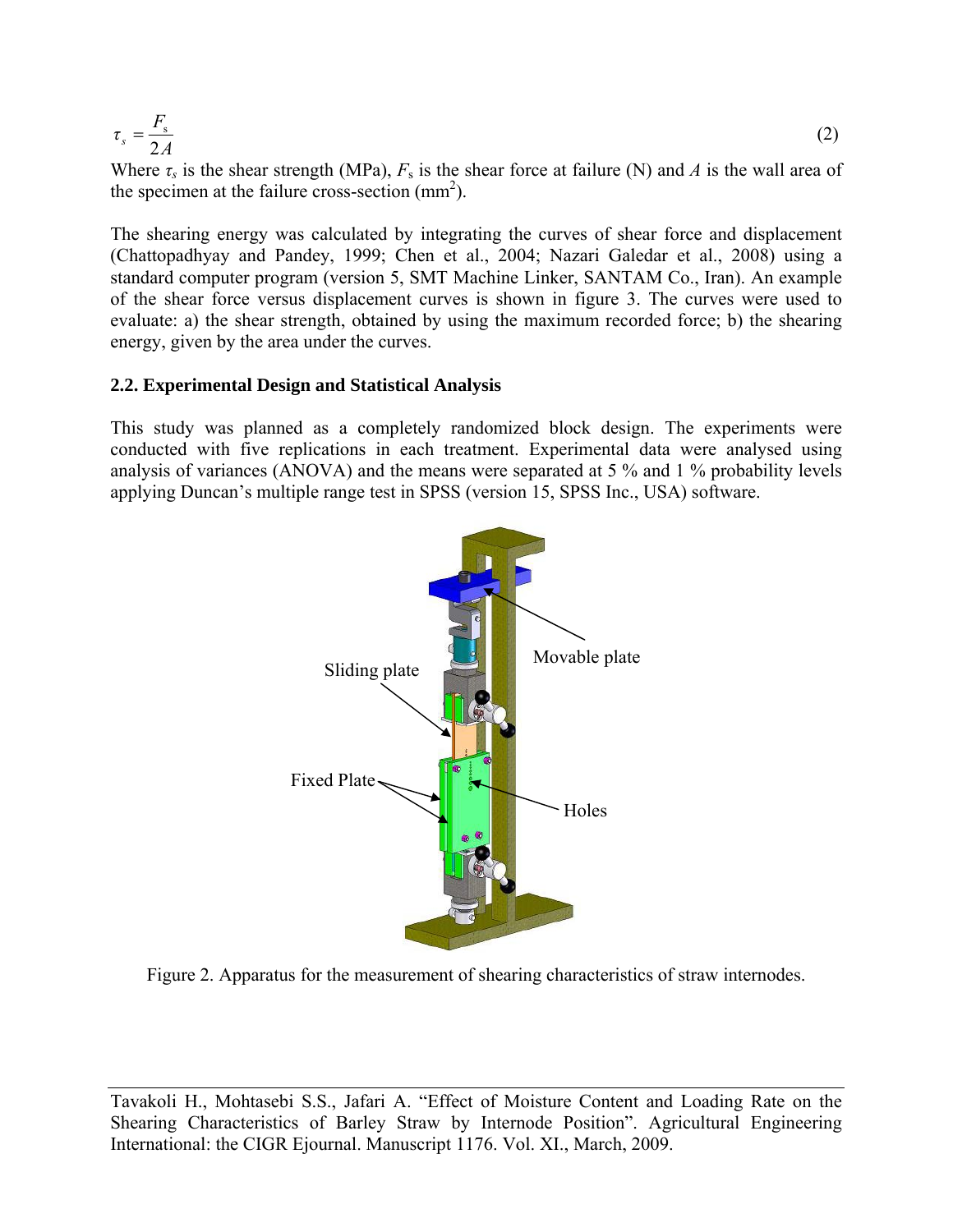

Figure 3. Shearing force versus displacement curve for barley straw

#### **3. RESULTS AND DISCUSSION**

The variance analysis of the data indicated that the moisture content, internode position and loading rate created a significant effect on the shear strength and shearing energy (*P*<0.01). The average shear strength was obtained as 5.08 MPa varying from 3.68 to 6.18 MPa, while the average shearing energy was calculated as 100.93 mJ ranging from 65.17 to 131.06 mJ. Based on the statistical analysis, interaction effects of moisture content  $\times$  loading rate, internode  $\times$  loading rate and moisture content  $\times$  internode  $\times$  loading rate on the shear strength and shearing energy were not significant ( $P > 0.05$ ). The interaction effect of moisture content  $\times$  internode on the shearing energy was significant at 5 % probability level but the effect on the shear strength was not significant  $(P>0.05)$ .

In the following paragraphs, the effects of each factor on the shear strength and shearing energy are comprehensively discussed.

#### **3.1. Moisture Content**

The moisture content had a significant effect  $(P<0.01)$  on the shear strength and shearing energy as shown in table 1. The shear strength and shearing energy increased with an increase in the moisture content which may be due to the drier straw being more brittle. Similar results have been reported by most previous researchers (McRandal and McNulty, 1980; Annoussamy et al., 2000; Nazari Galedar et al., 2008). The shear strength of the barley straw increased from 4.09 to 5.03 MPa, 4.84 to 5.25 MPa and 5.15 to 5.94 MPa for the first, second and third internodes, respectively, as the moisture content increased (fig. 4). The shearing energy of the straw varied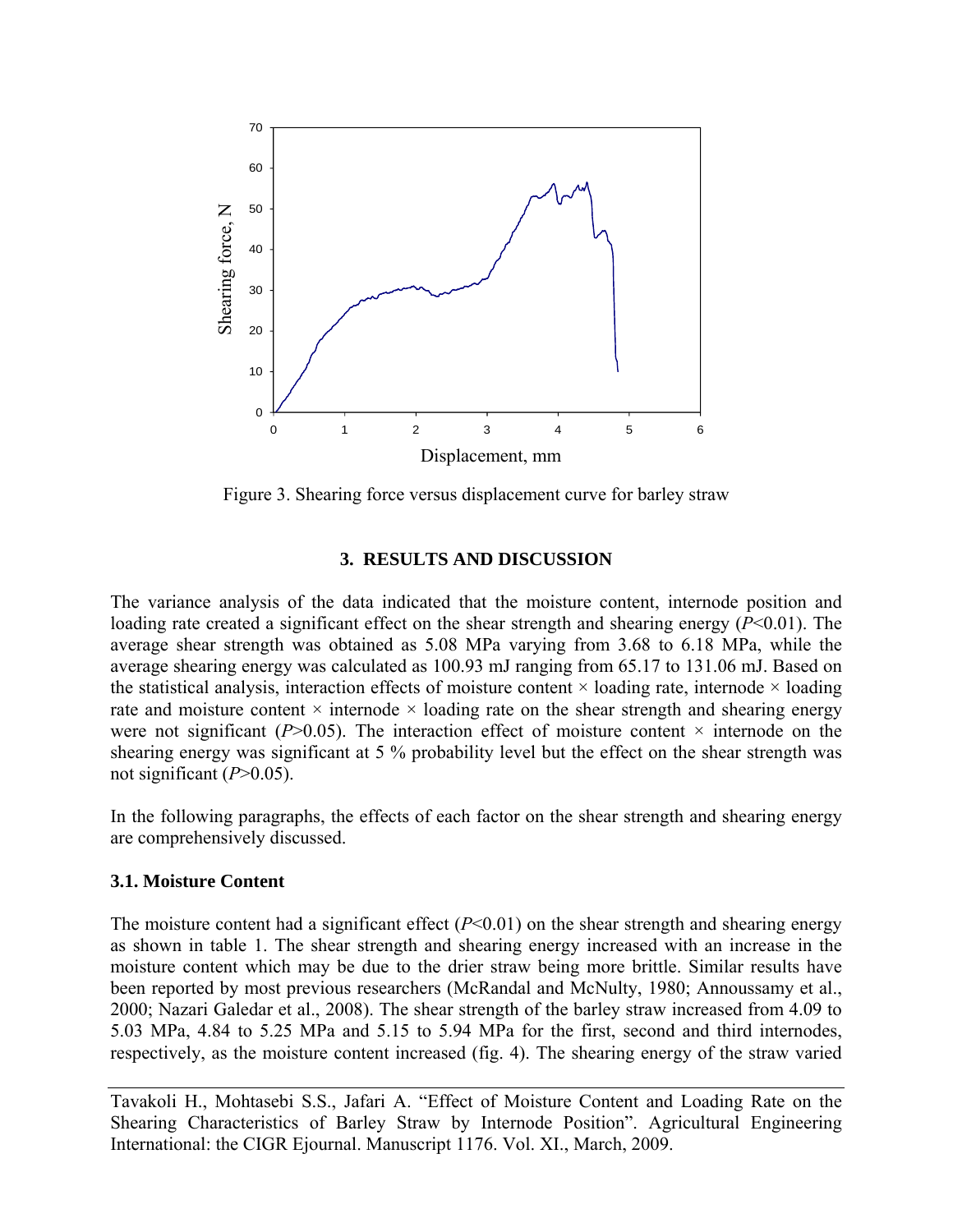from 70.44 to 99.82 mJ, 92.46 to 121.25 mJ and 102.33 to 122.09 mJ for the first, second and third internodes, respectively (fig. 5). The interaction effect of moisture content  $\times$  internode on the shear strength and shearing energy is presented in table 2. Considering the results obtained, for severing and threshing the barley straw, lower moisture content can be recommended to minimize the shearing force and shearing energy requirements.

| Moisture content $(\%$ w.b.) | Shear strength $(MPa)^*$ | Shearing energy $(mJ)^*$ |
|------------------------------|--------------------------|--------------------------|
| 10                           | 4.692                    | 88.410                   |
| 15                           | $5.128^{a}$              | 99.990                   |
| 20                           | $5.406^a$                | 114.388                  |
| Loading rate (mm/min)        |                          |                          |
| 5                            | 4.728                    | 92.671                   |
| 10                           | $5.104^{b}$              | $101.464^c$              |
| 15                           | $5.393^{b}$              | $108.653^{\circ}$        |
| Internode position           |                          |                          |
| IN1                          | 4.638                    | 87.159                   |
| IN2                          | 5.074                    | $105.882^d$              |
| IN3                          | 5.513                    | $109.746$ <sup>d</sup>   |

Table 1. Comparison of shear strength and shearing energy of barley straw in different moisture contents, loading rates and internode positions

\* Mean values with common index are not significantly different (*P*>0.05) according to Duncan's multiple ranges test.



Figure 4. Effect of moisture content and internode position on the shear strength.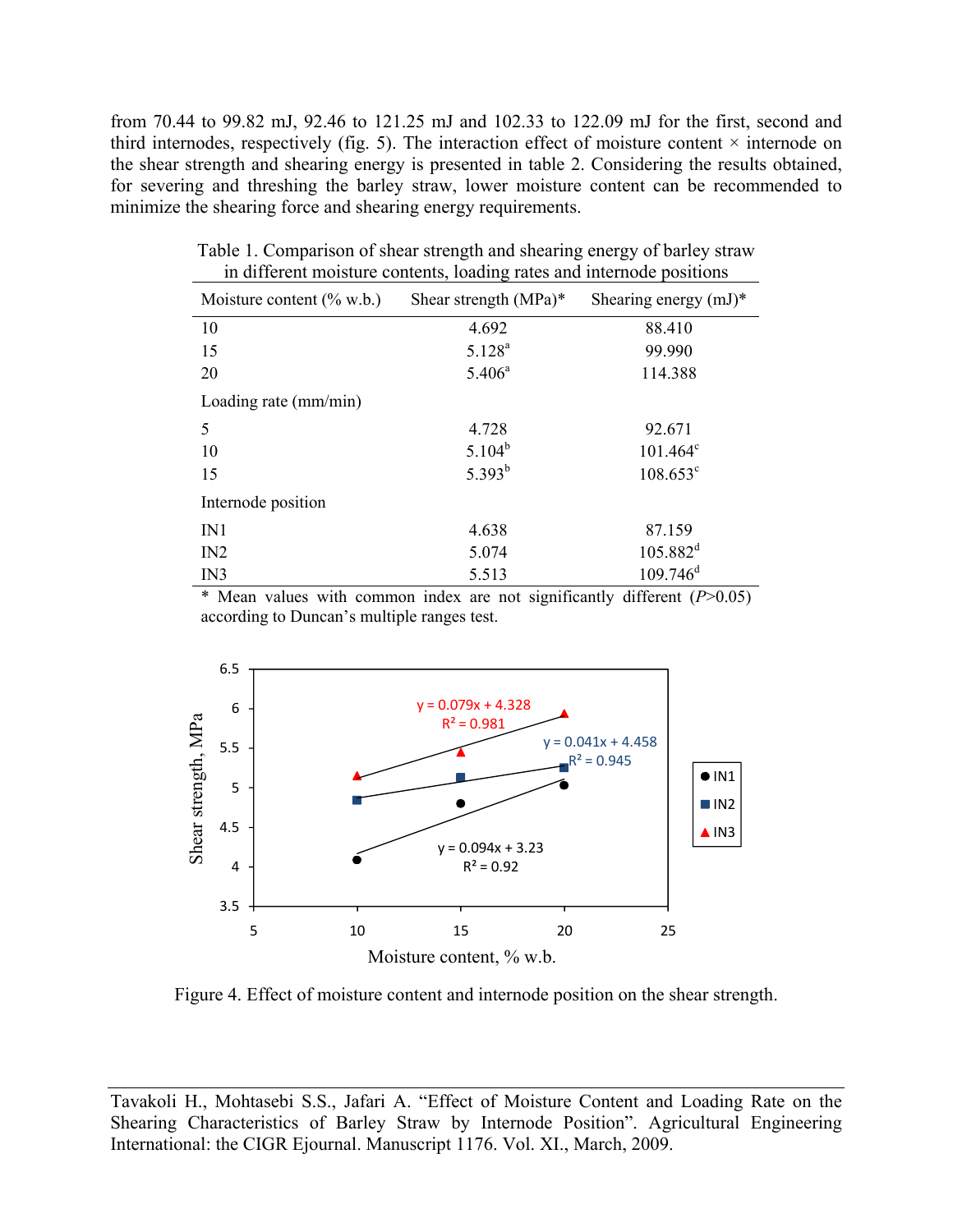

Figure 5. Effect of moisture content and internode position on the shearing energy.

### **3.2. Loading Rate**

The mean values of the shear strength and shearing energy at different loading rates are presented in table 1. It is observed that the shear strength and shearing energy of the straw increased significantly (*P*<0.01) with an increase in the loading rate. This effect of loading rate was also reported by El Hag et al. (1971) for cotton stalk. Mohsenin et al. (1963) also found that the rate of deformation affected the maximum force that could be exerted by a steel plunger on apples. As the rate of deformation increased, the maximum force of rupture increased. As shown in figure 6, the shear strength of the barley straw increased from 4.24 to 4.98 MPa, 4.72 to 5.40 MPa and 5.22 to 5.80 MPa for the first, second and third internodes, respectively, as the loading rate increased from 5 to 15 mm/min. The shearing energy of the straw varied from 81.05 to 119.28 mJ in the first internode under lowest loading rate and third internode under highest loading rate, respectively (fig. 7). The interaction effect of loading rate  $\times$  internode on the shear strength and shearing energy is presented in table 3.

| Moisture content | Internode position*  |                  |                  |                       |                        |                        |  |
|------------------|----------------------|------------------|------------------|-----------------------|------------------------|------------------------|--|
| $(\% w.b.)$      | Shear strength (MPa) |                  |                  | Shearing energy (mJ)  |                        |                        |  |
|                  | IN1                  | IN2              | IN3              | IN1                   | IN2                    | IN3                    |  |
| 10               | 4.090 <sup>a</sup>   | 4.837 $b$        | 5.149 $^{\rm b}$ | $70.443$ <sup>a</sup> | 92.459 bc              | $102.328$ <sup>d</sup> |  |
| 15               | 4.797 $^{\rm b}$     | 5.134 $^{\rm b}$ | 5.452 bc         | $91.212^{b}$          | $103.934$ <sup>d</sup> | $104.823$ <sup>d</sup> |  |
| 20               | 5.028 $^{\rm b}$     | $5251^{b}$       | 5.938 $^{\circ}$ | 99.823 $^{cd}$        | $121.253$ <sup>e</sup> | 122.088 <sup>e</sup>   |  |

Table 2. Comparison of shear strength and shearing energy of barley straw considering interaction effect between moisture content and internode position

\* Mean values with common index are not significantly different (*P*>0.05) according to Duncan's multiple ranges test.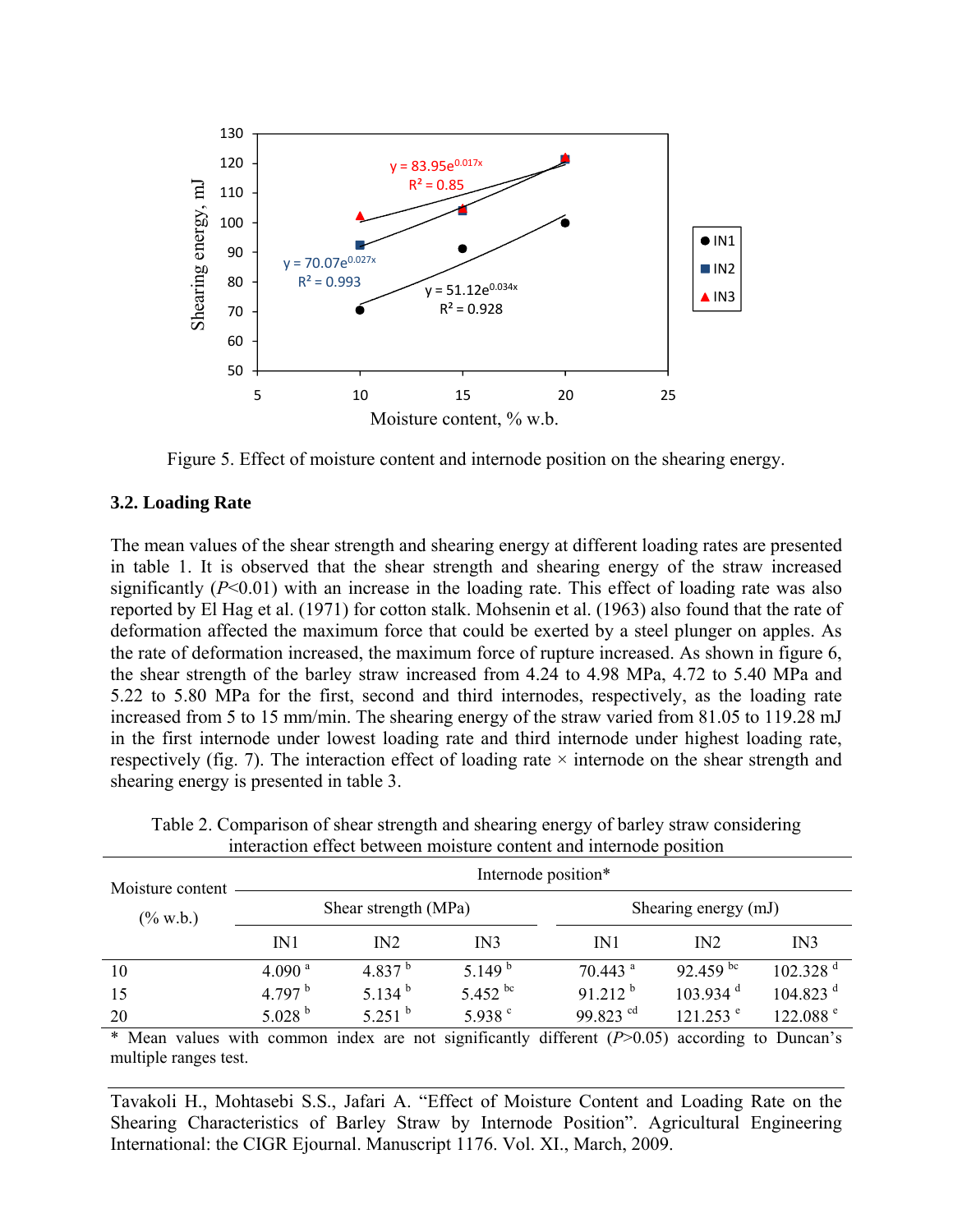

Figure 6. Interaction effect of loading rate and internode position on the shear strength.



Figure 7. Interaction effect of loading rate and internode position on the shearing energy.

#### **3.3. Internode Position**

The shear strength and shearing energy were significantly affected by internode at 1 % probability level. The values increased towards the third internode position as shown in figures 4, 5, 6 and 7. The mean values of the characteristics at different internodes are presented in table 1. It is observed that the shear strength and shearing energy of the straw increased from 4.64 to 5.51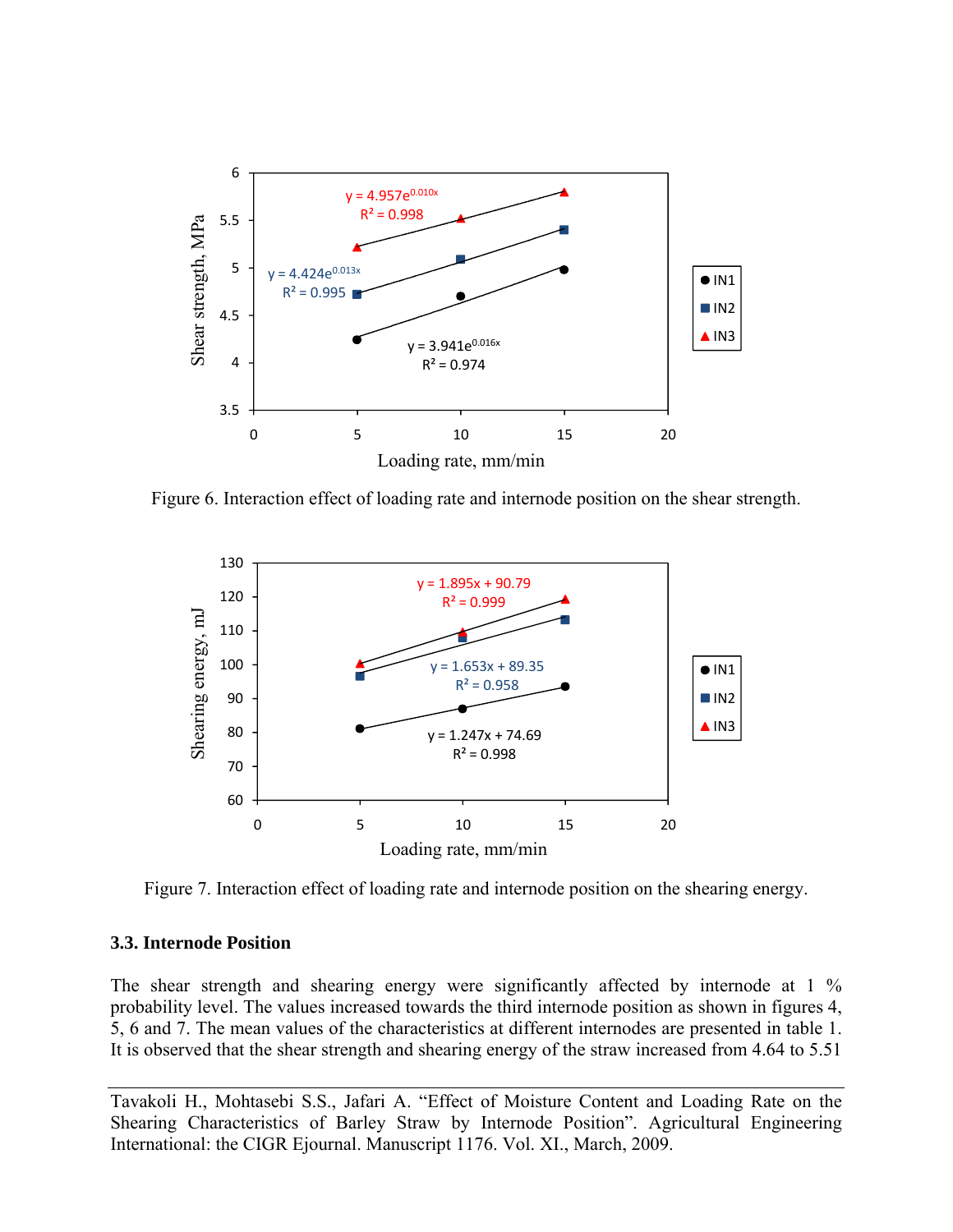MPa and 87.16 to 109.75 mJ, respectively, towards the third internode position. It was probably greater in the lower levels because of the accumulation of more mature fibres in the stem. This effect of the level of stem on the shear strength and shearing energy was also reported by İnce et al. (2005) for sunflower stalk and Nazari Galedar et al. (2008) for alfalfa stems. The interaction effects of internode  $\times$  moisture content and internode  $\times$  loading rate on the shear strength and shearing energy are presented in table 2 and 3, respectively.

| Loading rate | Internode position*  |               |                  |                        |                                   |                        |  |
|--------------|----------------------|---------------|------------------|------------------------|-----------------------------------|------------------------|--|
| (mm/min)     | Shear strength (MPa) |               |                  |                        | Shearing energy (mJ)              |                        |  |
|              | IN1                  | IN2           | IN3              | IN1                    | IN2                               | IN3                    |  |
| 5            | 4.239 <sup>a</sup>   | 4.724 $^{ab}$ | $5.222$ bcd      | $81.049$ <sup>a</sup>  | 96.633 $^{\circ}$                 | 100.331 <sup>cd</sup>  |  |
| 10           | 4.697 $^{ab}$        | $5.095$ bcd   | 5.518 $^{cd}$    | $86.907$ <sup>ab</sup> | $107.858$ <sup>de</sup>           | $109.628$ <sup>e</sup> |  |
| 15           | 4.978 bc             | $5.402$ bcd   | 5.800 $^{\rm d}$ | 93.522 bc              | 133.157 $\mathrm{e}^{\mathrm{f}}$ | 119 281 $f$            |  |

Table 3. Comparison of shear strength and shearing energy of barley straw considering interaction effect between loading rate and internode position

\* Mean values with common index are not significantly different (*P*>0.05) according to Duncan's multiple ranges test.

### **4. CONCLUSIONS**

The following conclusions were drawn from the investigation of the effects of moisture content, internode position and loading rate on the shear strength and shearing energy of barley straw.

- 1. Both shear strength and shearing energy increased with an increase in moisture content and loading rate and towards the third internode position.
- 2. The shear strength varied from 3.68 to 6.18 MPa, and the shearing energy ranged from 65.17 to 131.06 mJ.
- 3. Considering the results obtained, for severing and threshing the barley straw, lower moisture contents can be recommended to minimize the shearing force and shearing energy requirements.

This paper concludes with information on engineering properties of barley straw which may be useful for designing the equipment used for harvesting, threshing, and processing. It is recommended that other engineering properties such as coefficient of friction, bulk density, tensile strength, rigidity modulus, and Poisson's ratio be measured or calculated to provide fairly comprehensive information on design parameters involved in barley straw harvesting and processing.

## **5. ACKNOWLEDGEMENTS**

The authors would like to thank the Seed and Seedling Institute Research for providing the test stems of barley straw and the University of Tehran for providing the laboratory facilities and financial support for this project. The authors are also grateful to Mehrdad Nazari and Mahdi Tavakoli for their helps.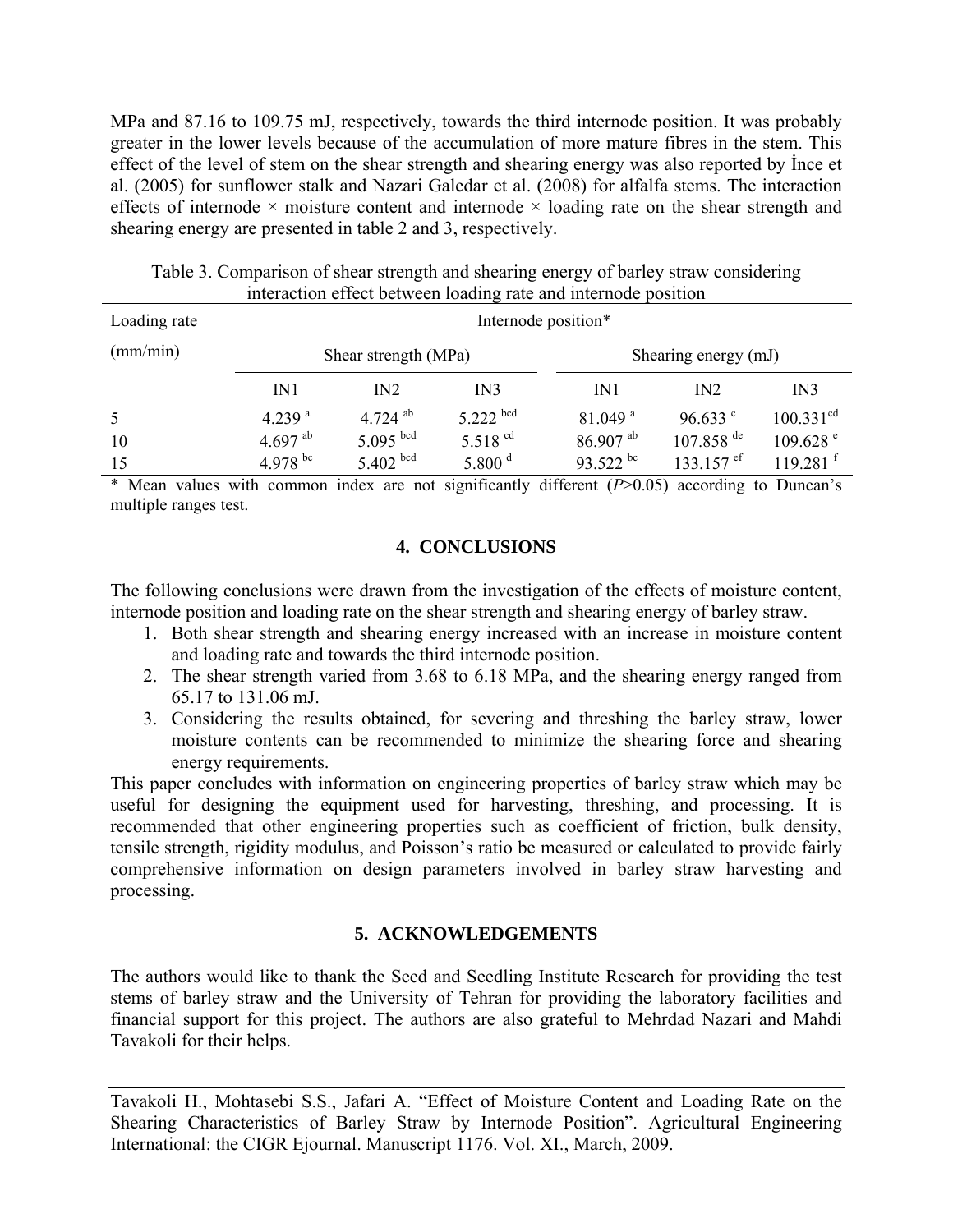#### **6. REFERENCES**

- Annoussamy, M., G. Richard, S. Recous and J. Guerif. 2000. Change in mechanical properties of wheat straw due to decomposition and moisture. *Applied Engineering in Agriculture*, 16(6), 657–664.
- ASAE Standards, 52nd Ed (2006). S358.2: 1:1 measurement forages. St. Joseph, MI: ASABE.
- Bright, R.E. and R.W. Kleis. 1964. Mass shear strength of haylage. *Transactions of the ASAE*, 7(2), 100–101.
- Chattopadhyay, P.S. and K.P. Pandey. 1999. Mechanical properties of sorghum stalk in relation to quasi-static deformation. *Journal of Agricultural Engineering Research*, 73, 199–206.
- Chen, Y., J.L. Gratton and J. Liu. 2004. Power requirements of hemp cutting and conditioning. *Biosystems Engineering*, 87(4), 417–424.
- Choi, C.H. and D.C. Erbach. 1986. Corn stalk residue shearing by rolling coulters. *Transactions of the ASAE*, 29(6), 1530–1535.
- Dernedde, W. 1970. Die technologischen eigenschaften von gras und deren einfluss den schneidvorgang (Technological properties of grass and their influence on the cutting process). "*Zerkleinern Von Halmfutter" LandbForseh- Völkenrode. Sondern*, 8, 53–57.
- El Hag, H.E., O.R. Kunze and L.H. Wilkes. 1971. Influence of moisture, dry-matter density and rate of loading on ultimate strength of cotton stalks. *Transaction of the ASAE*, 4(2), 713–716.
- FAO, (2006). FAOSTAT database. http://faostat.fao.org/faostat/ (accessed: 11 Dec., 2008).
- İnce, A., S. Uğurluay, E. Güzel and M.T. Özcan. 2005. Bending and shearing characteristics of sunflower stalk residue. *Biosystems Engineering*, 92(2), 175–181.
- Kushwaha, R.L., A.S. Vashnav and G.C. Zoerb. 1983. Shear strength of wheat straw. *Canadian Agricultural Engineering*, 25(2), 163–166.
- Liljedhal, J.B., G.L. Jackson, R.P. Graff and M.E. Schroeder. 1961. Measurement of shearing energy. *Agricultural Engineering*, 42, 298–301.
- McNulty, P.B. and N.N. Moshenin. 1979. Compaction of bulk corn carnal to failure. *Transactions of the ASAE*, 22(2), 264–269.
- McRandal, D.M. and P.B. McNulty. 1980. Mechanical and physical properties of grasses. *Transactions of the ASAE*, 23(4), 816–821.
- Mohsenin, N.N. 1986. *Physical properties of plants and animal materials*. Gordon and Breach Science Publishers, New York.
- Nazari Galedar, M., A. Tabatabaeefar, A. Jafari, A. Sharifi and S. Rafee. 2008. Bending and shearing characteristics of alfalfa stems. *Agricultural Engineering International: the CIGR Ejournal,* Manuscript FP 08 001. Vol. X.
- O'Dogherty, M.J., J.A. Hubert, J. Dyson and C.J. Marshall. 1995. A study of the physical and mechanical properties of wheat straw. *Journal of Agricultural Engineering Research*, 62, 133–142.
- Persson, S. 1987. Mechanics of Cutting Plant Material. *ASAE Publications, Michigan.*
- Prasad, J. and C.B. Gupta. 1975. Mechanical properties of maize stalks as related to harvesting. *Journal of Agricultural Engineering Research*, 20(1), 79–87.
- Sakharov, V.V., G.G. Rakmanberdiev and G.G. Guagev. 1984. An investigation into the severing of pre-tensed mulberry stems by a screw-type cutter. *Mekhanizatsiya i Elekfikikatsiya Sel'Skaogo Khozyaistva*, 3, 61–62.